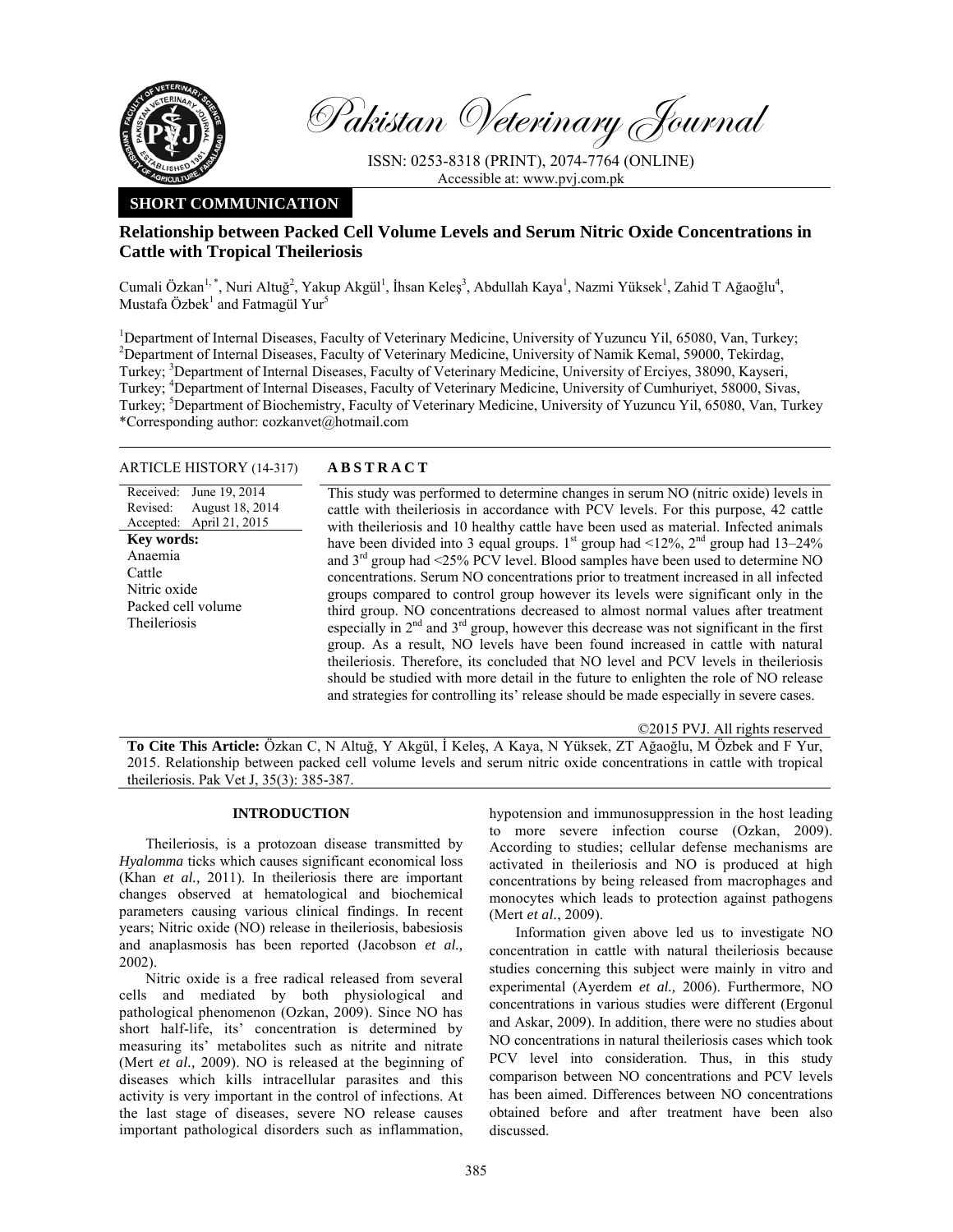## **MATERIALS AND METHODS**

This study comprised of 10 healthy (control group) and 42 infected cattle brought to the University of Yuzuncu Yil, Animal Hospital, Faculty of Veterinary Medicine having natural theileriosis diagnosed after clinical and blood examination. The cattle had different ages, breeds and genders. Blood samples were taken from all animals before and after treatment and blood smears were stained with Giemsa. Cattle with clinical signs of theileriosis and presence of piroplasms under microscope were considered positive.

Blood samples were also subjected to determination of PCV using veterinary hematology device (QBC vetautoreader®-Idexx). In the light of literature information (Altug *et al.,* 2008); cattle with theileriosis were divided into 3 groups and each group had 14 animal according to their PCV level. Cattle having <12% PCV level formed 1st group, those having 13-24% PCV level formed  $2<sup>nd</sup>$  group and cattle having  $>25%$  PCV level formed 3rd group. Blood samples were centrifuged at 3000 rpm (Rotofix  $32^{\circ}$ -Hettich) to separate serum which was then stored at -20˚C until analysis.

For treatment of theileriosis; a single dose (2.5 mg/kg body weight) of buparvaquone (Butalex®-Ceva-DIF/Turkey) and vitamin B combination (Berovit  $B_{12}^{\circ}$ . Ceva-DIF/Turkey) were used for 5 days intramuscularly (1 ml/20 kg BW). Serum NO level was determined by Griess Reagent method, a commercial colorimetric method test kit (nitrate/nitrite colorimetric assay kit, Cayman Chemical Company, Catalog no: 780001), according to the kit procedure using ELISA device (ELISA reader®-DAS).

For statistical comparison between control and infected group (before and after treatment) values; independent-t test was used. Paired t-test has been used to compare differences within group before and after treatment. For statistical analysis SPSS 20.0 has been used. Differences between groups were determined by using Duncan test. P<0.05 values were considered statistically significant.

#### **RESULTS**

Serum PCV and NO levels of control and infected groups has been given in Table 1 as mean and standard deviation. PCV level was decreased in cattle with theileriosis before treatment as compared to control group. Before and after treatment, PCV levels were significantly lower in 1<sup>st</sup> and  $2<sup>nd</sup>$  group as compared to control group (P<0.05). PCV values after treatment were higher than the values measured before treatment, however the values were not statistically significant. In the comparison between the values before and after treatment; the increase was determined statistically significant only in the  $1<sup>st</sup>$  group.

 NO level was high in cattle with theileriosis before treatment compared to control group. However only in the 3rd group, these differences were significant. Furthermore, the values increased in diseased animals and fell to control values after treatment. When before and after treatment values were compared, a significant decrease in NO levels in  $2<sup>nd</sup>$  and  $3<sup>rd</sup>$  group animals were observed. In the comparison between before and after

treatment; in  $2<sup>nd</sup>$  and  $3<sup>rd</sup>$  groups, there were statistically significant decrease in NO levels.

### **DISCUSSION**

Relationship between theileriosis and NO has been evaluated in experimental and in vivo studies. However there are only limited studies concerning serum NO level and blood parasite infections (Mert *et al.,* 2009). El-Deeb and Younis (2009) studied theileriosis and NO levels in buffalo, but they did not evaluate NO levels concerning PCV levels. Therefore, the present study is the first report comparing PCV and NO levels in natural theileriosis. For this reason, the discussion will be focused on the relationship of PCV levels and changes in serum NO levels in cattle with theileriosis.

In several studies, various changes in hematological and biochemical parameters have been reported in cattle with theileriosis. The main reason for changes in theileriosis is progressive anemia and related disorders (Temiz *et al.,* 2014). As shown in Table 1; compared to control group, PCV level was low in cattle with theileriosis in the present study. PCV levels in this study; control group, group 1, group 2 and group 3 were detected 36.68, 10.10, 19.19 and 28.80%, respectively. Therefore, in all infected groups, due to the disease decreased PCV levels were determined.

In recent years, researchers reported that NO level increases in various parasitic diseases (Ergonul and Kontas Askar, 2009). NO release is favorable at the beginning of a disease, however; particularly at the late stage of a disease, NO release causes important pathological disturbances and worsen the severity of disease (Ozkan, 2009). Macrophages play an important role in the elimination and controlling of intracellular parasitic protozoa. This duty is accomplished by the release of various cytokines from macrophages (Mert *et al.,* 2009). During an acute infection, macrophages activate and these activated macrophages kill parasites by either phagocytosis or by production of some toxic mediators such as NO, peroxynitrite and superoxide (Ergonul and Kontas Askar, 2009).

Immunity to theileriosis is mainly cell mediated. NO is produced by a number of different cell types in response to cytokine stimulation. NO plays role in immunologically mediated protection against protozoan and helminthic parasites. Immunological response of the host is directed against all stages of theileriosis (Ahmed *et al.,* 2008).

In this study, NO concentrations increased in all infected groups. However, NO concentration was higher especially at the early stage of the disease which was observed in the  $3^{rd}$  group (5.24 $\pm$ 1.18  $\mu$ M). This shows that, in acute phase, NO release is higher. In natural theileriosis cases, cellular immune responses have been activated and high concentration of NO has been released from stimulated monocytes and macrophages (Mert *et al.,* 2009). Furthermore, in some studies (Jacobson *et al.,* 2002; Ayerdem *et al.,* 2006) NO concentrations were increasing especially in the last stages of disease.

NO levels of monocyte measured in cattle with theileriosis with acute course of a disease and cattle in agony were higher than healthy animals (Ayerdem *et al.,*